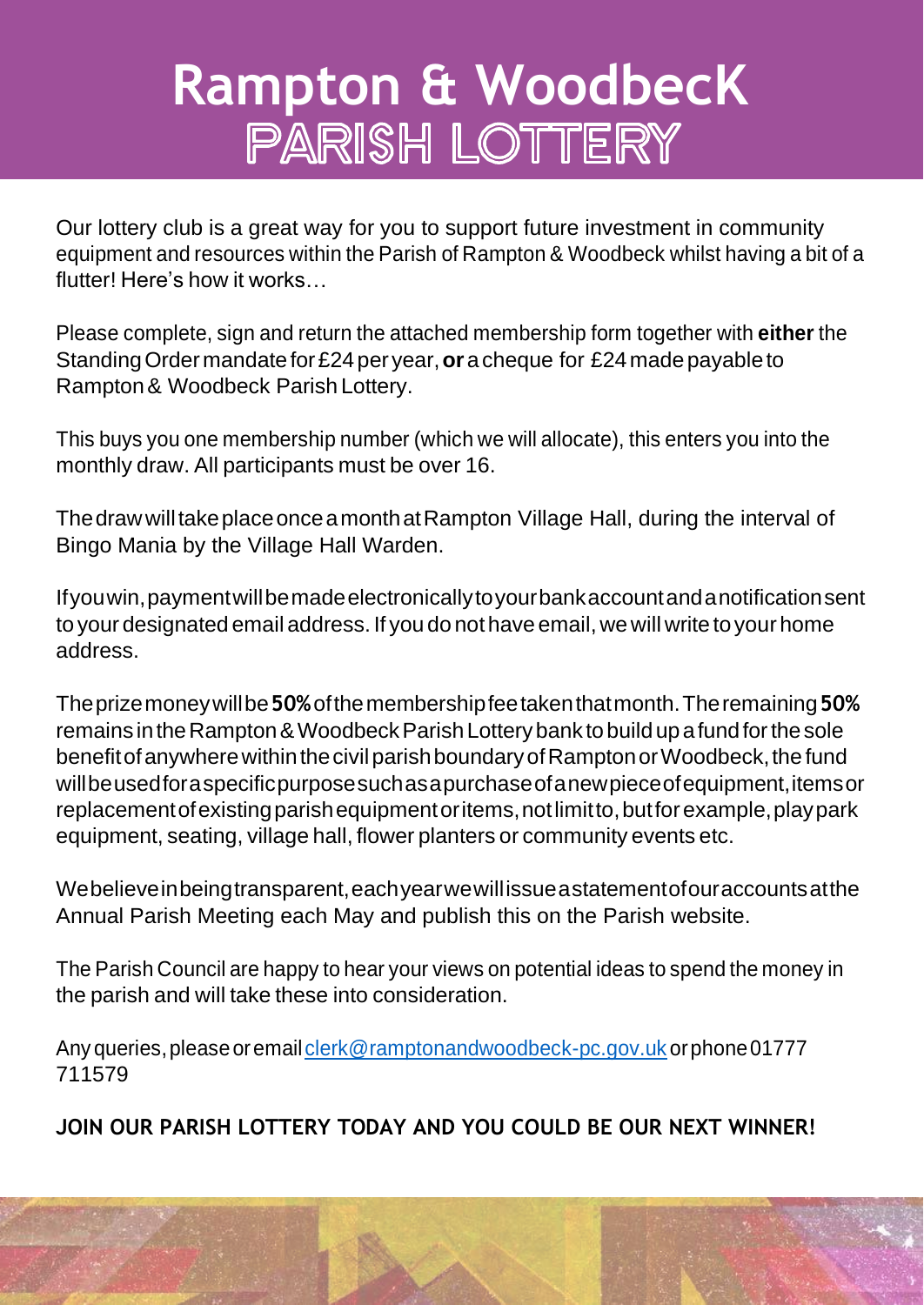## **Rampton & Woodbeck Parish Lottery SIGN UP FORM**

| MEMBERSHIP NUMBER (we will allocate this and advise you by email or phone) |                          |           |  |  |
|----------------------------------------------------------------------------|--------------------------|-----------|--|--|
| Name (to which electronic payment will be made, should you win)            |                          |           |  |  |
| Telephone no.                                                              | (daytime)_______________ | (evening) |  |  |
| Email address                                                              |                          |           |  |  |
| Postal address                                                             |                          |           |  |  |

I/we understand that **RAMPTON & WOODBECK PARISH LOTTERY** club will forward the completed Standing Order Mandate to the bank indicated and that £24 will be taken from my/our account on the 1st day of Aprileach year by Standing Order and paid into the 'Rampton & Woodbeck Parish Lottery' Club bank account until I/we advise the bank otherwise.

The lottery runs from April to March the following year.(If you join part way through the year, the first paymentwillbepro-ratadependingonhowmanymonthsareleftinthefinancialyear,wewilladviseyou the correct amount to pay at sign up.)

Alternatively, I enclose a cheque for £24 and will continue to pay annually by cheque made payable to Rampton & Woodbeck Parish Lottery

I/we agree that if we wish to cancel this order I/we will also inform the administrator by email to **[clerk@ramptonandwoodbeck-pc.gov.uk](mailto:clerk@ramptonandwoodbeck-pc.gov.uk)** of this decision.

**Signature** 

Date:

**IN ALL INSTANCES Please return this form together with either your Standing Order Mandate or cheque so we can update our records.**

**Please place in an envelope and either hand deliver it to the Rampton Village Hall Post Box, or to Martin Cree's home, Meadow View, Greenside Avenue, Rampton or post to:**

**Rampton & Woodbeck Parish Lottery, 24 Allison Ave, Retford, DN22 7JS.**

**Weneedyourdetails forfuture let you know if you win andto allocateyour lottery number.**

**THANKYOUFOR YOUR SUPPORT ANDGOODLUCK!**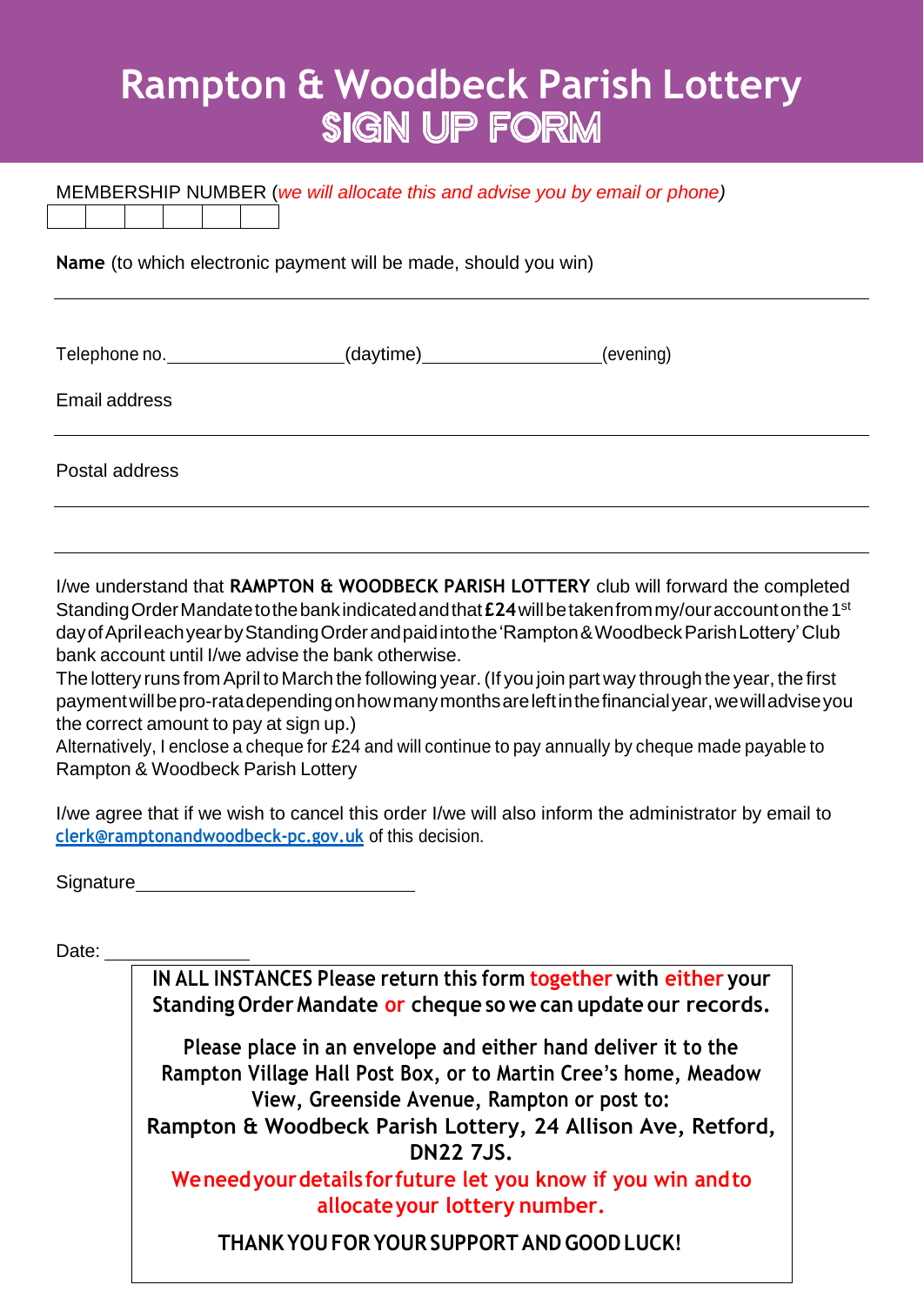### **Rampton & Woodbeck Parish Lottery** STANDING ORDER MANDATE

| <b>YOUR Full Name:</b><br><b>YOUR Address:</b>                                                                                                                                                                                                                                        |                                                                            |  |  |
|---------------------------------------------------------------------------------------------------------------------------------------------------------------------------------------------------------------------------------------------------------------------------------------|----------------------------------------------------------------------------|--|--|
| Postcode:                                                                                                                                                                                                                                                                             |                                                                            |  |  |
| <b>YOUR Bank Name</b><br><b>YOUR Bank Address</b>                                                                                                                                                                                                                                     |                                                                            |  |  |
| Postcode<br><b>YOUR Sort Code:</b>                                                                                                                                                                                                                                                    | <b>YOURBank Account Number:</b>                                            |  |  |
| To the Bank/Building Society Manager, PLEASE PAY:                                                                                                                                                                                                                                     |                                                                            |  |  |
| Recipients bank account name:<br>Rampton & Woodbeck Parish Lottery                                                                                                                                                                                                                    |                                                                            |  |  |
| Recipients bank and branch name:<br>Lloyds Bank Business Banking, 25 Gresham Street, London EC2V 7HN                                                                                                                                                                                  |                                                                            |  |  |
| <b>Recipients Sort Code:</b><br><b>Recipients Bank Account Number:</b><br>90<br>30<br>90<br>$\mathbf{3}$<br>5 <sup>5</sup><br>$\mathbf{2}$<br>9<br>$\mathbf{2}$<br>6 <sup>1</sup><br>7<br>$\bf{0}$                                                                                    |                                                                            |  |  |
| Date of first regular payment<br>$1st$ APR<br>20                                                                                                                                                                                                                                      | Amount and frequency thereafter (tick as appropriate)<br>£24 annually<br>X |  |  |
| Payment Reference (Insert YOUR Initial and Surname)                                                                                                                                                                                                                                   |                                                                            |  |  |
| And debit my account until further notice in writing                                                                                                                                                                                                                                  |                                                                            |  |  |
| <b>YOUR Signature</b>                                                                                                                                                                                                                                                                 | Date                                                                       |  |  |
|                                                                                                                                                                                                                                                                                       |                                                                            |  |  |
| IF PAYING BY STANDING ORDER: Please return this together with your Sign-Up<br>form so we can update our records.                                                                                                                                                                      |                                                                            |  |  |
| Do not send this form to your bank! We will contact your bank on your behalf. If<br>you are paying by cheque instead of by Standing Order, we do not need this<br>form returning, we only require the completed Sign Up form and cheque.<br>THANK YOU FOR YOUR SUPPORT AND GOOD LUCK! |                                                                            |  |  |